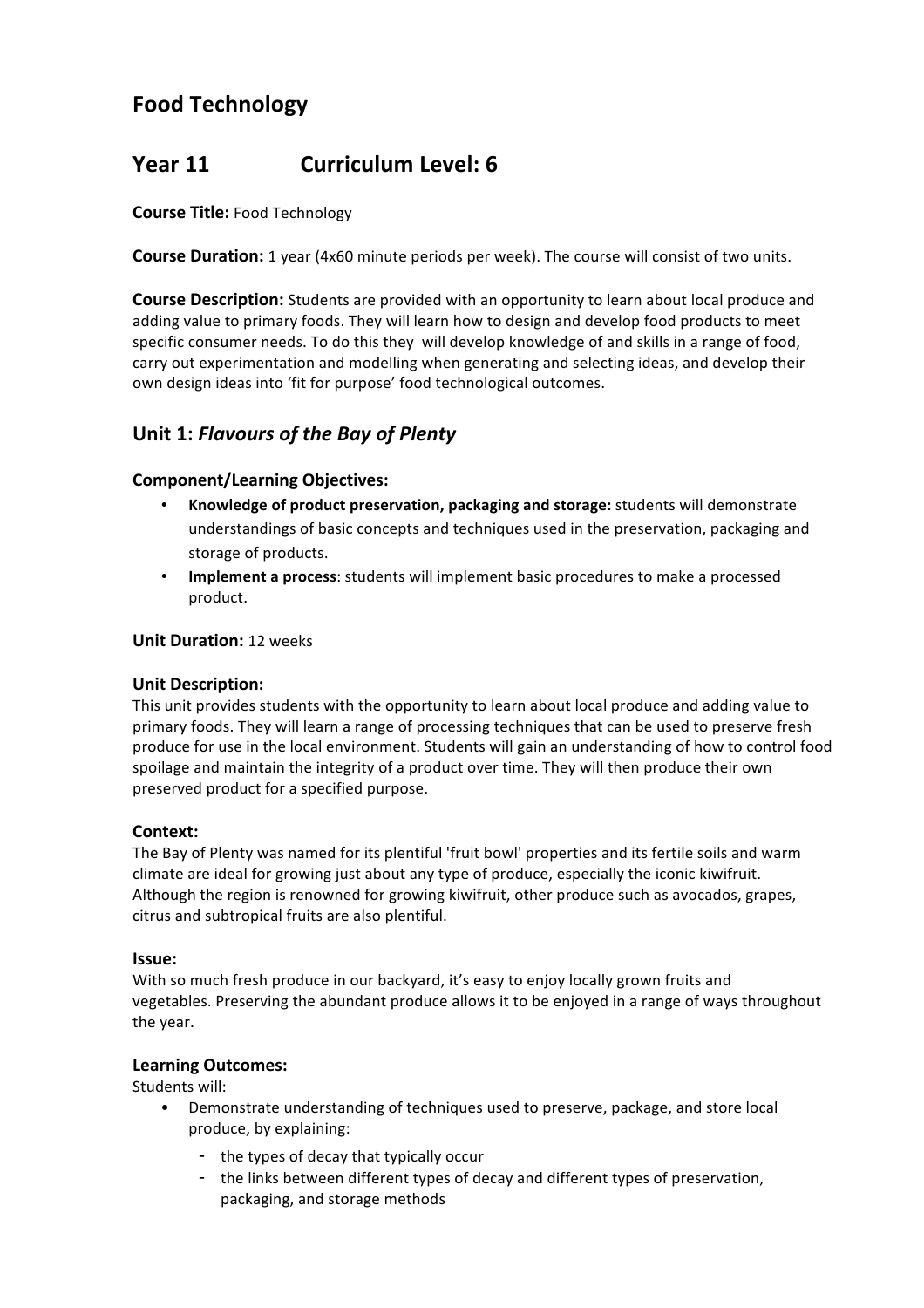- the legal requirements for labelling the specified product
- Follow a step by step plan to use processing operations and tests to produce a food product to an agreed set of specifications

## **Unit Overview:**

## **Exploring the context**

Research the issue by investigating different types of fresh local produce and existing products that utilise food from the Bay of Plenty region. *(Use actual examples and images)* Determine and discuss:

- how and why the produce has been processed
- the environment it is to be placed in
- its intended use
- seasonality
- packaging and storage conditions

## **Food preservation**

- Microorganisms and why we preserve food
- Controlling food spoilage (in the past, today and in the future)
- Types of food preservation (e.g. bottling, sauce making, dehydrating, curd making)
- Effective techniques (e.g. preservation and packaging methods that prevent various kinds of deterioration and decay)
- Storage conditions used (e.g. ambient, chilled, frozen)
- Labelling requirements and their application in local environment

## Basic procedures to process a range of produce for different purposes

- Introduction including routines, safe work practice and equipment use
- Trial a range of processing operations to produce different preserved products
- Provide students with examples of sequences/plans (e.g. flow diagram) for each trial
- Explore testing techniques (e.g. temperature, enzymatic browning, moisture, air, pH, colour, viscosity)
- Record relevant test results for each trial on plan provided

## **Produce a preserved product**

- Select the product for students to produce (alternatively a choice may be provided)
- Determine the specifications that product will be assessed against.
- Students create a plan showing the steps they will follow and the test/s that will be carried out.
- Produce the product, record tests carried out. Photograph and annotate the process.

## **Assessment:**

- **AS91084 (1.62)** suggested format: portfolio, power point, display board, written report
- **AS91082 (1.60)** completed preserve, annotated plan and evidence of testing undertaken.

## **Links to assessment resources:**

Refer to http://www.tki.org.nz/e/community/ncea/tech-lvl1.php for published assessment resources 1.60!and!1.62!Food.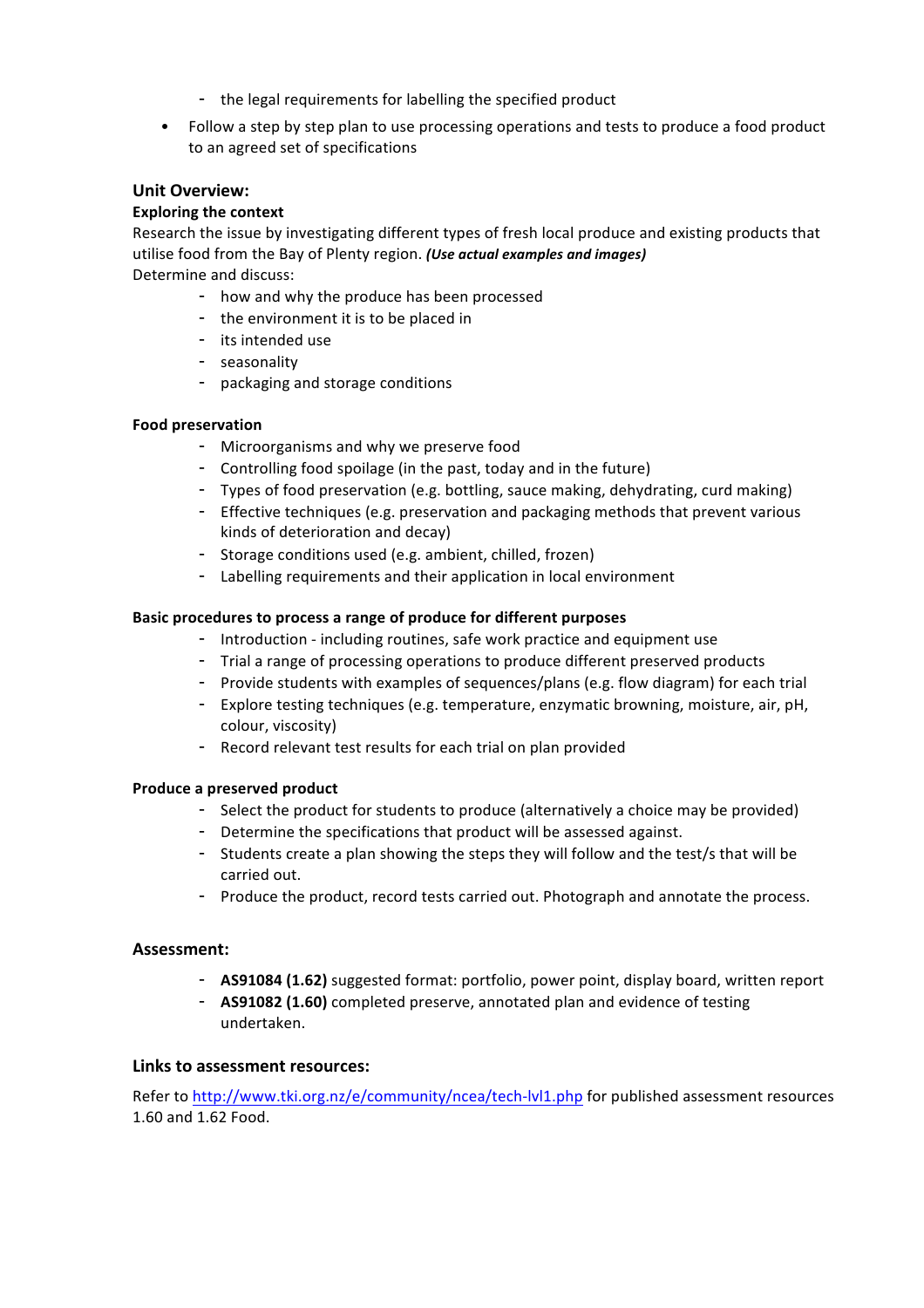## **Unit\$2:** *Meal)in)a)Moment*

## **Compoent/Achievement\$Objectives:**

- **Brief Development** students will justify the nature of an intended outcome in relation to the need or opportunity and justify specifications in terms of key stakeholder feedback and wider community considerations
- **Outcome Development and Evaluation (Conceptual design)** students will critically analyse their own and others' outcomes to inform the development of ideas for feasible conceptual design. Undertake ongoing experimentation and functional modelling, taking account of stakeholder feedback and the intended physical and social environment. Use the information gained to select, justify, and develop a final conceptual design. Evaluate this outcome's fitness for purpose against the brief and justify the evaluation using feedback
- **Technological Modelling** students will understand the role and nature of evidence and reasoning when managing risk through technological modelling

## **Unit Duration: 20 weeks**

## **Unit\$Description:**

This unit provides students with the opportunity to learn about the development of food products designed to meet specific consumer needs. They will investigate a range of existing meal kits to identify a need or opportunity. Students will carry out experimentation and modelling as they generate and select ideas to develop their own conceptual design for a meal kit that will be based on a favourite family meal. Stakeholders, the intended social and physical environment and available resources will be considered throughout the development. The final conceptual design will be justified in terms of feasibility and fitness for purpose for the brief.

## **Context:\$**

Meal kits provide consumers with the opportunity to produce a variety of meals in a moment. A meal kit can be defined as: shelf – stable food items intended to be used for a main meal, typically consisting of meat, starch and sauce. Meal kits require users to combine and sometimes add outside ingredients. They save consumers time by combining the ingredients required to make a meal in a convenient package. Simple instructions mean that novice cooks can make a tasty meal that will be enjoyed by the whole family.

## **Issue:\$**

Consumers need for convenient, fast and easy meal solutions have continued to drive the recent development of meal kits. Ideas come from many places but are initiated by a need or opportunity in the market. Evening meals in the home can be prepared quickly and easily when one of the main components is a meal kit. However, the choice of meal kits currently available on the market may not always reflect the kind of meals enjoyed by your family.

## **Learning\$Outcomes:**

Students will:

- identify a need or opportunity from the given context to establish a conceptual statement and specifications for a meal kit
- generate design ideas that are informed by research and use stakeholder feedback to support and justify key design decisions
- develop sketches and use modelling tools that effectively communicate and test their design ideas as they develop their conceptual meal kit design
- evaluate the conceptual meal kit design against the specifications to determine the proposed outcome's potential fitness for purpose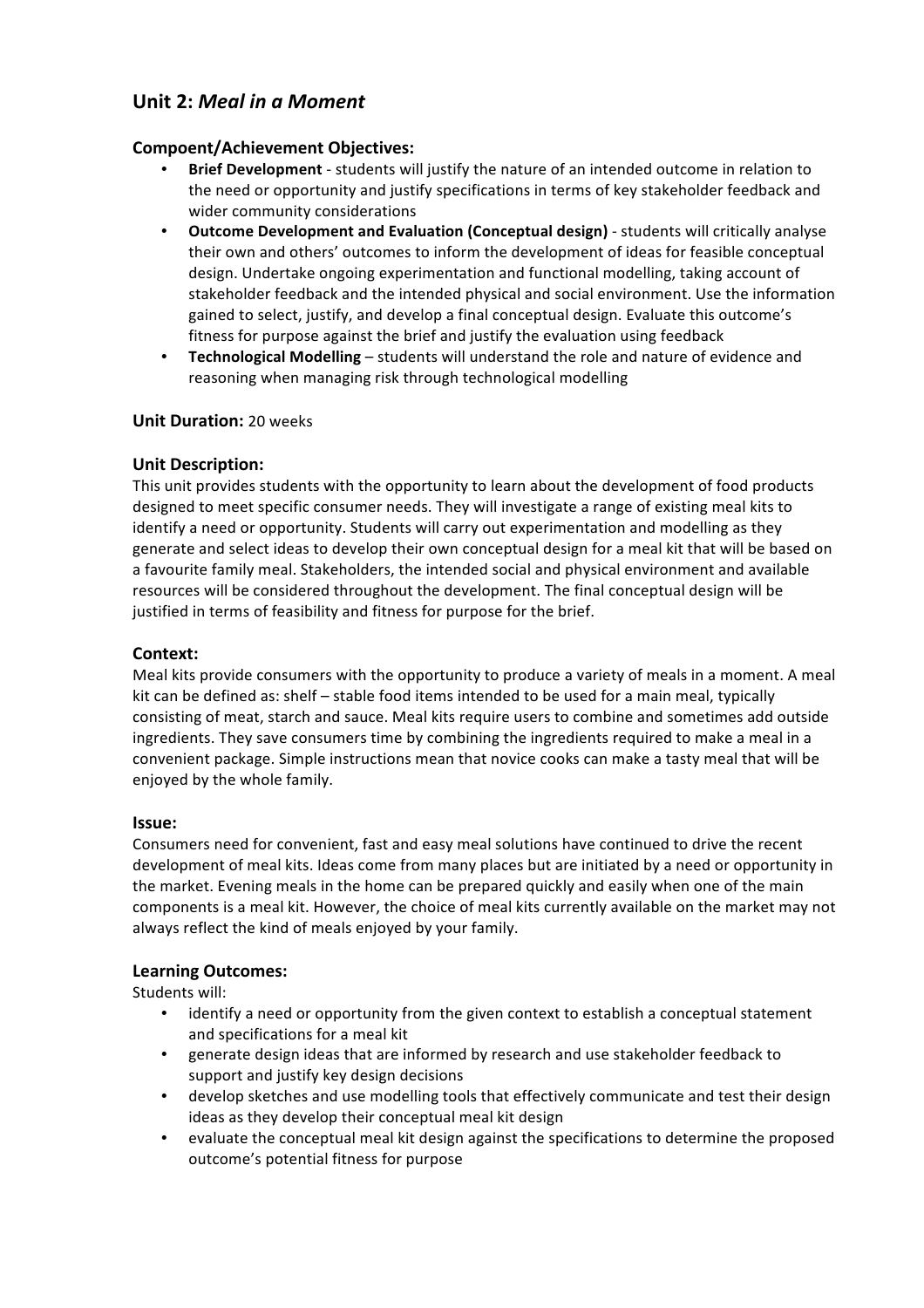• describe practical and functional reasoning and explain the role of technological modelling to illustrate how prototyping provides information to determine maintenance requirements to ensure minimal risk and optimal performance over time

## **Unit Overview:**

## **Exploring the context**

Research the issue by investigating the role of convenience food products in today's society, specifically types of existing meal kits available on the current market. (Use actual examples and images). Determine and discuss:

- how and why the products have been processed
- the environment it is to be placed in
- its intended use
- the target market
- packaging, preparation instructions and storage conditions

Explore and discuss:

- current food trends
- changes and influences in New Zealander's meal choices
- traditional family favourite meals
- initial physical and functional attributes that would be desirable in a meal kit product (e.g. easy to follow instructions, nutritional value, appealing appearance, skill of the user, availability of equipment, final meal quality and acceptability)

## **Idea Generation**

Explore initial design ideas by:

- brainstorming a variety of potential ideas and situations to identify a need or opportunity that would address the issue
- choosing a family favourite meal and key stakeholder/s you would like to develop a meal kit for
- write an initial conceptual statement and initial specifications for the meal kit to be developed
- researching potential favourite recipes that may be useful for development

## **Brief development**

Research the social and physical environment where the meal kit is likely to be used and the resources that may be needed for its development. This could include further:

- Consumer research: what the target market group would want from such a product
- Market research: what similar products may already be available, how they are priced and positioned, what ingredients they contain and what processing methods have been used
- Technical research: trial different materials and techniques to test initial ideas (e.g. suitability of chosen ingredients, flavour, reliability, suitability for target market and/or key stakeholder/s, final meal quality and acceptability - resemblance to homemade product made from scratch, time needed – does it save time?)
- refine conceptual statement and specifications as appropriate

## **Technological modelling**

Explore the types and importance of functional modelling and prototyping used in the food industry and how information can be gathered from these to inform decision making regarding technical feasibility and social acceptability) to identify types of modelling used and how these informed the designs development.

The following case studies on Techlink may be useful: http://www.techlink.org.nz/Case-studies/Technological-practice/food-and-biological/index.htm